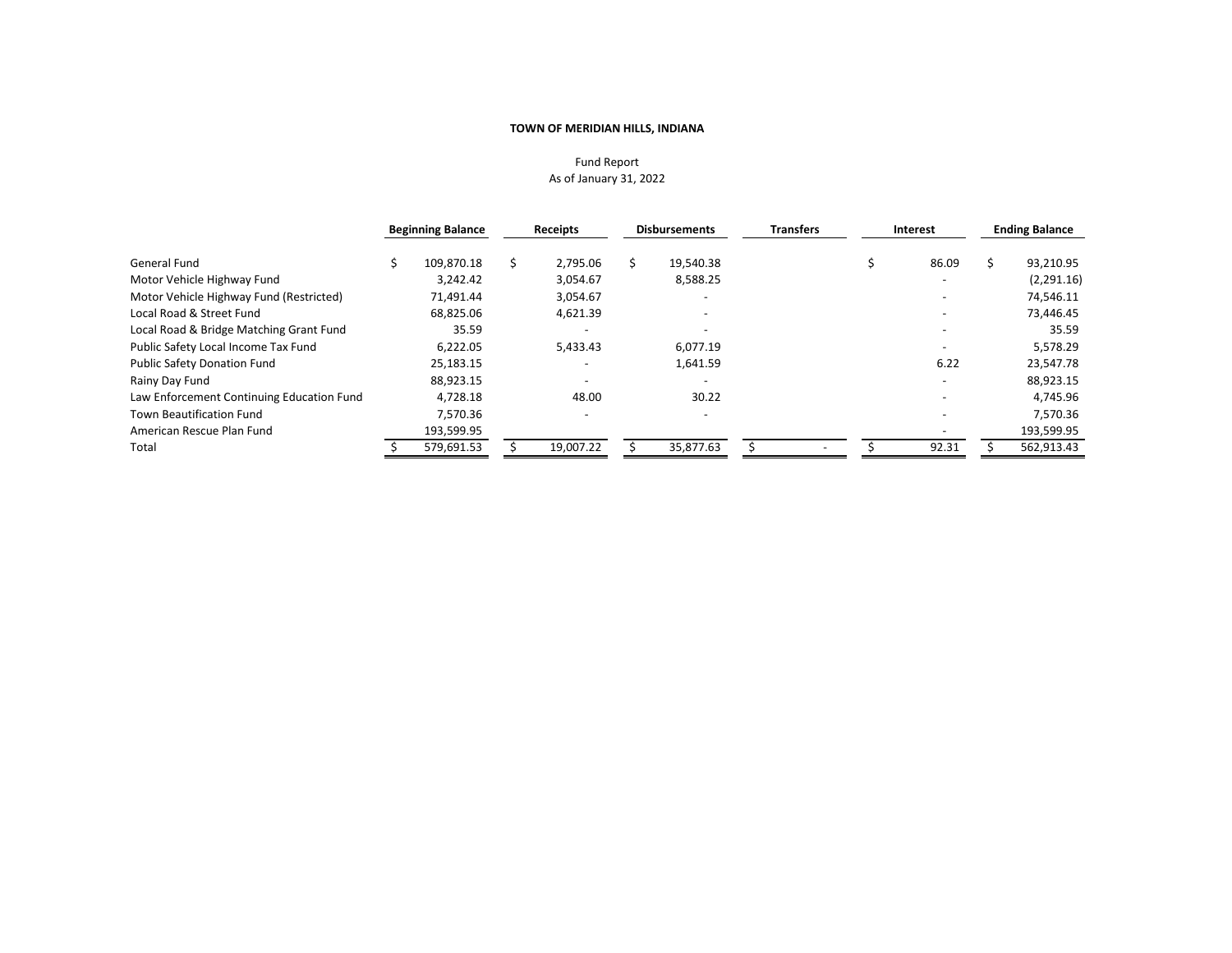# Revenue Report As of January 31, 2022

|                                           | <b>Budget Amount</b> |            | <b>Prior Months</b><br><b>Receipts</b> |  | <b>Receipts</b> | <b>Current Month</b> |    | <b>YTD Receipts</b> | % Collected YTD |
|-------------------------------------------|----------------------|------------|----------------------------------------|--|-----------------|----------------------|----|---------------------|-----------------|
| <b>General Fund</b>                       |                      |            |                                        |  |                 |                      |    |                     |                 |
| <b>Property Taxes</b>                     | \$                   | 167,511.00 | \$                                     |  | \$              |                      | \$ |                     | 0.00%           |
| LIT CERT LOIT                             |                      | 19,914.96  |                                        |  |                 | 1,659.58             |    | 1,659.58            | 8.33%           |
| <b>Excise Tax</b>                         |                      | 7,737.00   |                                        |  |                 |                      |    |                     | 0.00%           |
| <b>ABC Gallonage</b>                      |                      | 3,822.00   |                                        |  |                 | 1,135.48             |    | 1,135.48            | 29.71%          |
| Interest                                  |                      | 750.00     |                                        |  |                 | 86.09                |    | 86.09               | 11.48%          |
| <b>CVET</b>                               |                      | 206.00     |                                        |  |                 |                      |    |                     | 0.00%           |
| <b>Comcast Franchise Fee</b>              |                      | 15,500.00  |                                        |  |                 |                      |    |                     | 0.00%           |
| Cigarette Tax                             |                      | 934.00     |                                        |  |                 |                      |    |                     | 0.00%           |
| <b>Total General Fund</b>                 | Ś                    | 216,374.96 | \$                                     |  |                 | 2,881.15             | Ś  | 2,881.15            | 1.33%           |
| Motor Vehicle Highway Fund                |                      | 33,196.00  |                                        |  |                 | 3,054.67             |    | 3,054.67            | 9.20%           |
| Motor Vehicle Highway Fund (Restricted)   |                      | 31,794.00  |                                        |  |                 | 3,054.67             |    | 3,054.67            | 9.61%           |
| Local Road & Street Fund                  |                      | 48,597.00  |                                        |  |                 | 4,621.39             |    | 4,621.39            | 9.51%           |
| Local Road & Bridge Matching Grant Fund   |                      | 200,000.00 |                                        |  |                 |                      |    |                     | 0.00%           |
| Public Safety Local Income Tax Fund       |                      | 74,000.00  |                                        |  |                 | 5,433.43             |    | 5,433.43            | 7.34%           |
| <b>Public Safety Donation Fund</b>        |                      | 60.00      |                                        |  |                 | 6.22                 |    | 6.22                | 10.37%          |
| Rainy Day Fund                            |                      |            |                                        |  |                 |                      |    |                     |                 |
| Law Enforcement Continuing Education Fund |                      | 200.00     |                                        |  |                 | 48.00                |    | 48.00               | 24.00%          |
| <b>Town Beautification Fund</b>           |                      |            |                                        |  |                 |                      |    |                     | 0.00%           |
| American Rescue Plan Fund                 |                      | 153,255.00 |                                        |  |                 |                      |    |                     |                 |
| Total                                     |                      | 604,221.96 | Ś                                      |  |                 | 19,099.53            | Ŝ. | 19,099.53           |                 |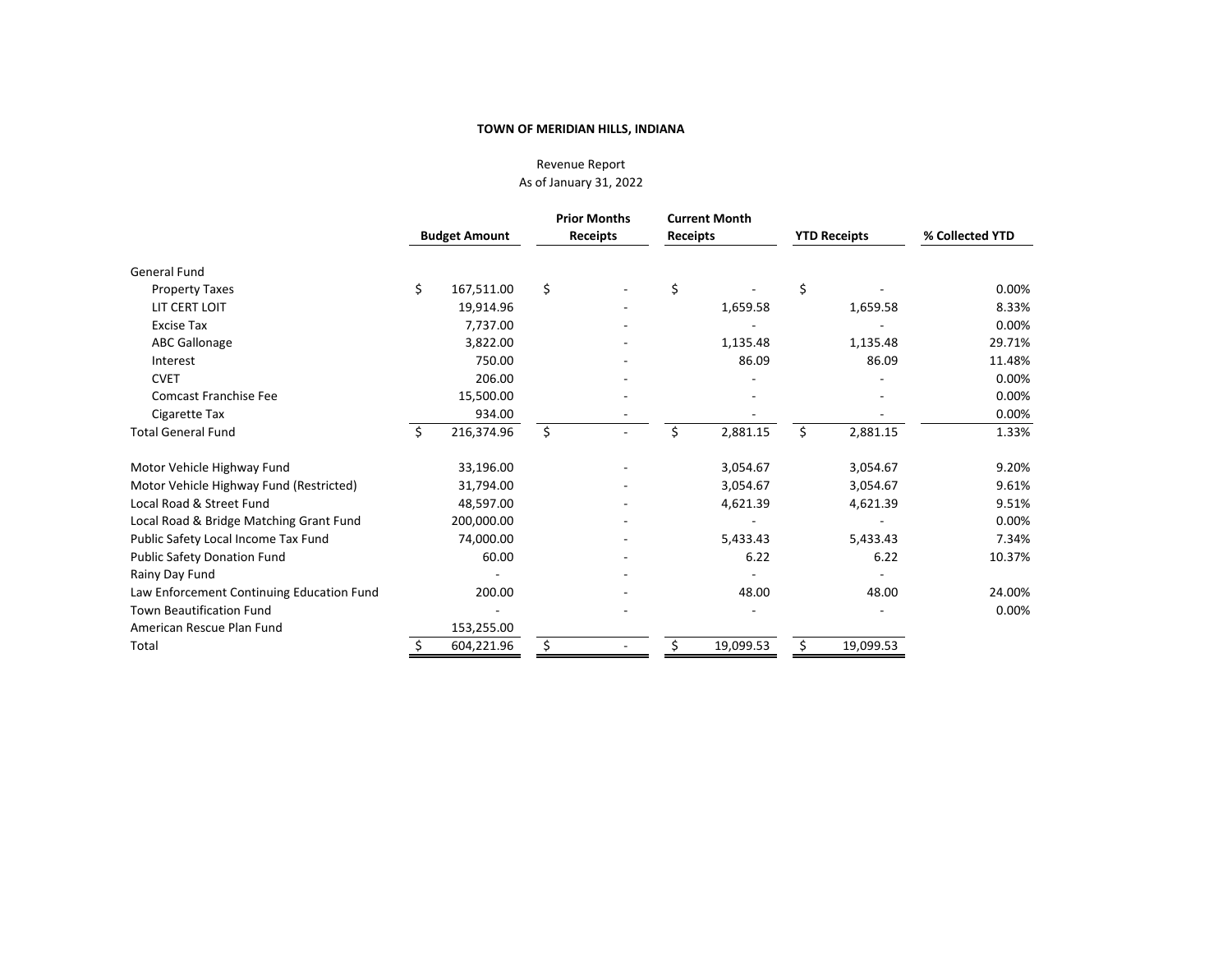Appropriation Report As of January 31, 2022

|                                     | Appropriation            | Appropriation | <b>Disbursements</b> |                     |    |                   |    |                  |    | Appropriation         |  |  |
|-------------------------------------|--------------------------|---------------|----------------------|---------------------|----|-------------------|----|------------------|----|-----------------------|--|--|
|                                     | <b>Beginning Balance</b> | Adjustment    |                      | <b>Prior Months</b> |    | <b>This Month</b> |    | <b>YTD Total</b> |    | <b>Ending Balance</b> |  |  |
| <b>GENERAL FUND</b>                 |                          |               |                      |                     |    |                   |    |                  |    |                       |  |  |
| <b>1 PERSONAL SERVICES</b>          |                          |               |                      |                     |    |                   |    |                  |    |                       |  |  |
| Salaries and Wages                  |                          |               |                      |                     |    |                   |    |                  |    |                       |  |  |
| Compensation of Clerk-Treasurer     | \$<br>10,000.00          |               | \$                   |                     | \$ | 1,355.83          | \$ | 1,355.83         | \$ | 8,644.17              |  |  |
| <b>Compensation of Councilors</b>   | 12,000.00                |               |                      |                     |    |                   |    |                  |    | 12,000.00             |  |  |
| <b>Compensation of Police</b>       | 34,000.00                |               |                      |                     |    | 1,633.58          |    | 1,633.58         |    | 32,366.42             |  |  |
| Casual Labor                        |                          |               |                      |                     |    |                   |    |                  |    |                       |  |  |
| <b>Employee Benefits</b>            |                          |               |                      |                     |    |                   |    |                  |    |                       |  |  |
| <b>FICA</b>                         | 10,600.00                |               |                      |                     |    | 557.24            |    | 557.24           |    | 10,042.76             |  |  |
| <b>Other Personal Services</b>      |                          |               |                      |                     |    |                   |    |                  |    |                       |  |  |
| Town Admin. Training                | 500.00                   |               |                      |                     |    |                   |    |                  |    | 500.00                |  |  |
| <b>Personal Sevices Subtotal</b>    | 67,100.00                |               |                      |                     |    | 3,546.65          |    | 3,546.65         |    | 63,553.35             |  |  |
| <b>2 SUPPLIES</b>                   |                          |               |                      |                     |    |                   |    |                  |    |                       |  |  |
| Office Supplies                     |                          |               |                      |                     |    |                   |    |                  |    |                       |  |  |
| Printing                            | 500.00                   |               |                      |                     |    |                   |    |                  |    | 500.00                |  |  |
| Postage                             | 500.00                   |               |                      |                     |    |                   |    |                  |    | 500.00                |  |  |
| <b>Office Supplies</b>              | 260.00                   |               |                      |                     |    |                   |    |                  |    | 260.00                |  |  |
| <b>Town Newsletter</b>              | 1,000.00                 |               |                      |                     |    |                   |    |                  |    | 1,000.00              |  |  |
| Supplies Subtotal                   | 2,260.00                 |               |                      |                     |    |                   |    |                  |    | 2,260.00              |  |  |
| <b>3 OTHER SERVICES AND CHARGES</b> |                          |               |                      |                     |    |                   |    |                  |    |                       |  |  |
| <b>Professional Services</b>        |                          |               |                      |                     |    |                   |    |                  |    |                       |  |  |
| <b>Town Engineer</b>                | 60,000.00                | 12,932.84     |                      |                     |    | 12,932.84         |    | 12,932.84        |    | 60,000.00             |  |  |
| Payroll Service                     | 1,500.00                 |               |                      |                     |    | 354.77            |    | 354.77           |    | 1,145.23              |  |  |
| Town Attorney                       | 24,000.00                |               |                      |                     |    |                   |    |                  |    | 24,000.00             |  |  |
| <b>Town Accountant</b>              | 16,000.00                | 1,642.29      |                      |                     |    | 1,642.29          |    | 1,642.29         |    | 16,000.00             |  |  |
| Communication and Transportation    |                          |               |                      |                     |    |                   |    |                  |    |                       |  |  |
| Website                             | 1,500.00                 |               |                      |                     |    |                   |    |                  |    | 1,500.00              |  |  |
| Police Phone                        |                          | 415.32        |                      |                     |    | 415.32            |    | 415.32           |    |                       |  |  |
| <b>Printing and Advertising</b>     |                          |               |                      |                     |    |                   |    |                  |    |                       |  |  |
| <b>Legal Advertising</b>            | 500.00                   |               |                      |                     |    |                   |    |                  |    | 500.00                |  |  |
| <b>Utility Services</b>             |                          |               |                      |                     |    |                   |    |                  |    |                       |  |  |
| <b>Street Lights</b>                | 8,500.00                 |               |                      |                     |    | 648.51            |    | 648.51           |    | 7,851.49              |  |  |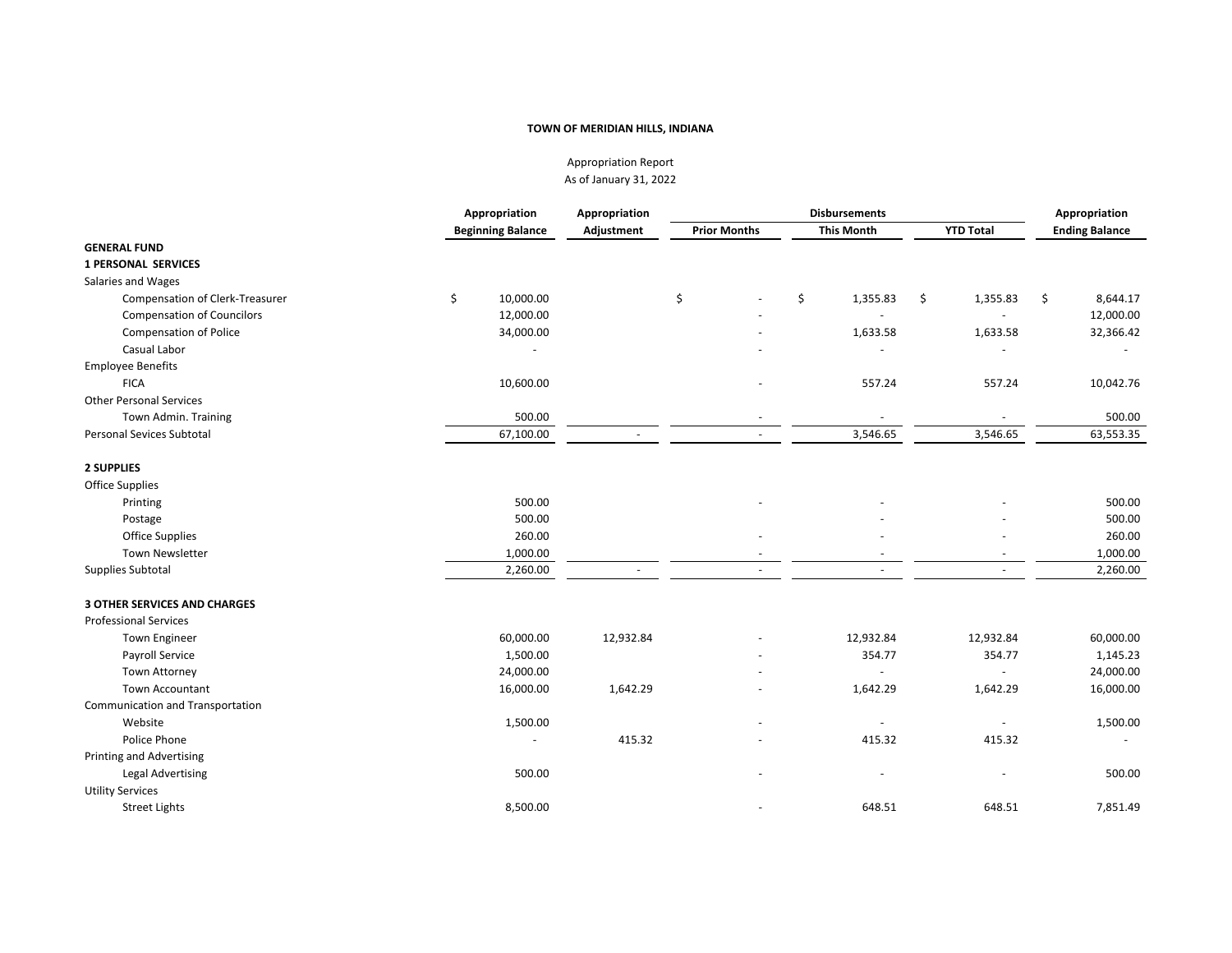|                                                                                                           |    | Appropriation            |    | Appropriation | <b>Disbursements</b> |                     | Appropriation |                   |     |                  |    |                       |
|-----------------------------------------------------------------------------------------------------------|----|--------------------------|----|---------------|----------------------|---------------------|---------------|-------------------|-----|------------------|----|-----------------------|
|                                                                                                           |    | <b>Beginning Balance</b> |    | Adjustment    |                      | <b>Prior Months</b> |               | <b>This Month</b> |     | <b>YTD Total</b> |    | <b>Ending Balance</b> |
| Rentals                                                                                                   |    |                          |    |               |                      |                     |               |                   |     |                  |    |                       |
| Rent-Storage                                                                                              |    | 420.00                   |    |               |                      |                     |               |                   |     |                  |    | 420.00                |
| Other Services and Charges                                                                                |    |                          |    |               |                      |                     |               |                   |     |                  |    |                       |
| <b>Town Promotion</b>                                                                                     |    | 750.00                   |    |               |                      |                     |               |                   |     |                  |    | 750.00                |
| <b>Other Services</b>                                                                                     |    | 470.00                   |    |               |                      |                     |               |                   |     |                  |    | 470.00                |
| Dues and Subscriptions                                                                                    |    | 1,000.00                 |    |               |                      |                     |               |                   |     |                  |    | 1,000.00              |
| <b>Councilor Meeting Expenses</b>                                                                         |    |                          |    |               |                      |                     |               |                   |     |                  |    |                       |
| Other Services and Charges Subtotal                                                                       |    | 114,640.00               |    | 14,990.45     |                      |                     |               | 15,993.73         |     | 15,993.73        |    | 113,636.72            |
| <b>4 CAPITAL OUTLAYS</b>                                                                                  |    |                          |    |               |                      |                     |               |                   |     |                  |    |                       |
| Machinery & Equipment                                                                                     |    |                          |    |               |                      |                     |               |                   |     |                  |    |                       |
| Equipment                                                                                                 |    |                          |    |               |                      |                     |               |                   |     |                  |    |                       |
| <b>TOTAL GENERAL FUND</b>                                                                                 |    | 184,000.00               | \$ | 14,990.45     | \$                   |                     | Ś.            | 19,540.38         | \$  | 19,540.38        | \$ | 179,450.07            |
| <b>MOTOR VEHICLE HIGHWAY FUND</b><br><b>3 Services and Charges</b><br><b>Professional Services</b>        |    |                          |    |               |                      |                     |               |                   |     |                  |    |                       |
| <b>Tree Removal</b>                                                                                       | \$ | 9,000.00                 |    | 4,320.00      | \$                   |                     | \$            | 4,963.25          | \$  | 4,963.25         | \$ | 8,356.75              |
| Legal Fees                                                                                                |    |                          |    |               |                      |                     |               |                   |     |                  |    |                       |
| Insurance                                                                                                 |    |                          |    |               |                      |                     |               |                   |     |                  |    |                       |
| Workers Comp. Insurance                                                                                   |    | 600.00                   |    |               |                      |                     |               |                   |     |                  |    | 600.00                |
| <b>Repairs and Maintenance</b>                                                                            |    |                          |    |               |                      |                     |               |                   |     |                  |    |                       |
| Street Repairs, Tree & Snow Removal, Sign Repairs                                                         |    | 65,400.00                |    |               |                      |                     |               | 3,625.00          |     | 3,625.00         |    | 61,775.00             |
| TOTAL MOTOR VEHICLE HIGHWAY FUND                                                                          |    | 75,000.00                |    | 4,320.00      | \$                   |                     |               | 8,588.25          | \$. | 8,588.25         | Ŝ  | 70,731.75             |
| MOTOR VEHICLE HIGHWAY (RESTRICTED) FUND<br>3 Other Services and Charges<br><b>Repairs and Maintenance</b> |    |                          |    |               |                      |                     |               |                   |     |                  |    |                       |
| <b>Street Paving</b>                                                                                      | Ś. | 105,000.00               | Ŝ  |               | \$                   |                     |               |                   |     |                  |    | 105,000.00            |
| TOTAL MOTOR VEHICLE HIGHWAY (RESTRICTED) FUND                                                             | Ś  | 105,000.00               |    |               |                      |                     |               |                   |     |                  |    | 105,000.00            |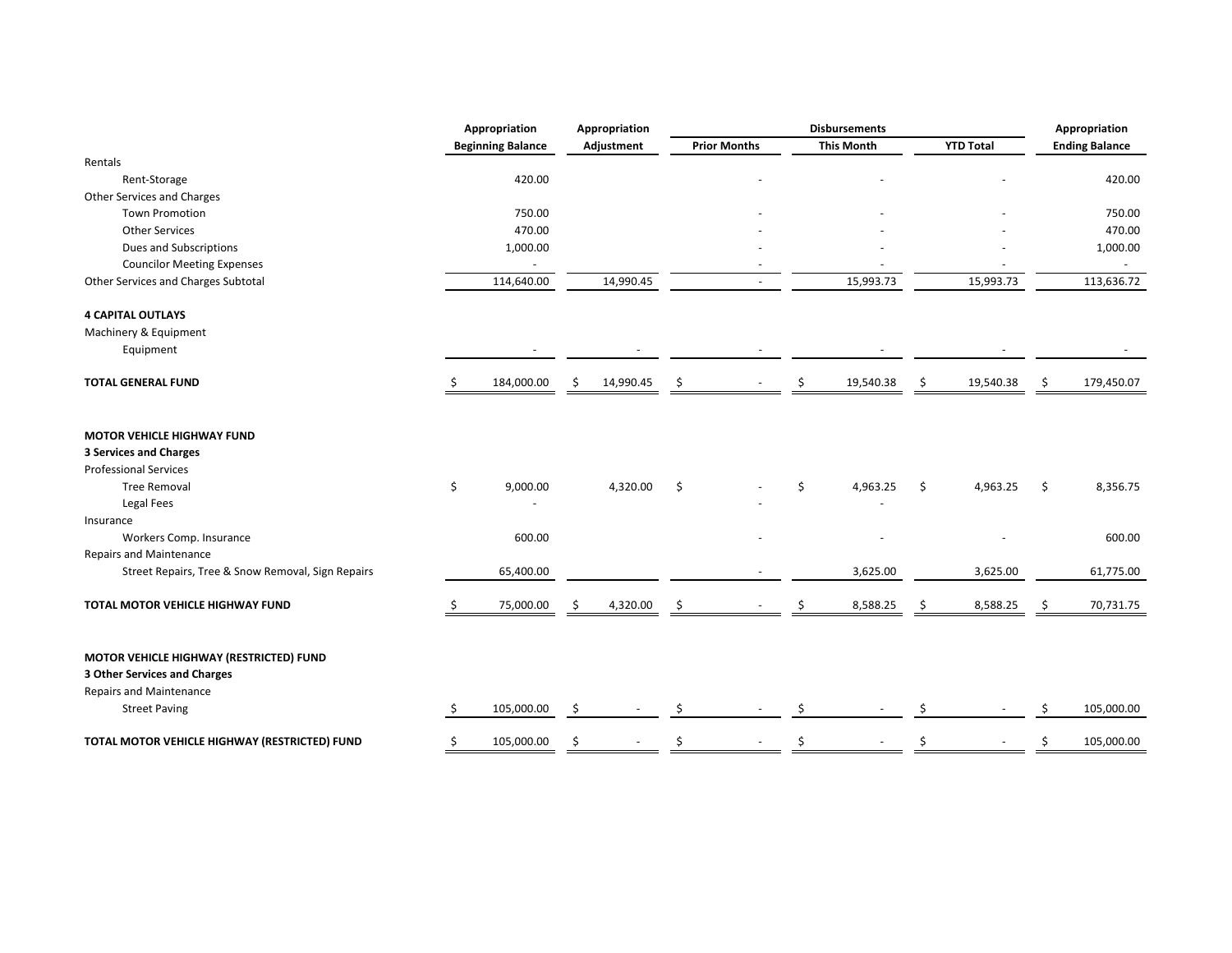|                                                 |    | Appropriation<br>Appropriation |    |            | <b>Disbursements</b> |                     |    |                   |    |                  | Appropriation |                       |  |
|-------------------------------------------------|----|--------------------------------|----|------------|----------------------|---------------------|----|-------------------|----|------------------|---------------|-----------------------|--|
|                                                 |    | <b>Beginning Balance</b>       |    | Adjustment |                      | <b>Prior Months</b> |    | <b>This Month</b> |    | <b>YTD Total</b> |               | <b>Ending Balance</b> |  |
| <b>LOCAL ROAD AND STREET FUND</b>               |    |                                |    |            |                      |                     |    |                   |    |                  |               |                       |  |
| 4 Capital Outlays                               |    |                                |    |            |                      |                     |    |                   |    |                  |               |                       |  |
| Infrastructure                                  |    |                                |    |            |                      |                     |    |                   |    |                  |               |                       |  |
| Paving                                          | \$ | 55,000.00                      | \$ |            | \$                   |                     | \$ |                   | \$ |                  | \$            | 55,000.00             |  |
| TOTAL LOCAL ROAD AND STREET FUND                | S  | 55,000.00                      | \$ |            | Ś                    |                     | Ś  |                   | \$ |                  | \$            | 55,000.00             |  |
| LOCAL ROAD AND BRIDGE MATCHING GRANT FUND       |    |                                |    |            |                      |                     |    |                   |    |                  |               |                       |  |
| 4 Capital Outlays                               |    |                                |    |            |                      |                     |    |                   |    |                  |               |                       |  |
| Infrastructure                                  |    |                                |    |            |                      |                     |    |                   |    |                  |               |                       |  |
| <b>Road Construction</b>                        | \$ | 200,000.00                     | \$ |            | \$                   |                     | Ś  |                   | \$ |                  | \$            | 200,000.00            |  |
| TOTAL LOCAL ROAD AND BRIDGE MATCHING GRANT FUND | Ŝ  | 200,000.00                     | \$ |            | Ś                    |                     | Ś  |                   | \$ |                  | Ś.            | 200,000.00            |  |
| PUBLIC SAFETY LOCAL INCOME TAX FUND             |    |                                |    |            |                      |                     |    |                   |    |                  |               |                       |  |
| 1 Personal Services                             |    |                                |    |            |                      |                     |    |                   |    |                  |               |                       |  |
| <b>Employee Benefits</b>                        |    |                                |    |            |                      |                     |    |                   |    |                  |               |                       |  |
| <b>Clothing Allowance</b>                       | \$ | 4,500.00                       | \$ |            | \$                   |                     | Ś  |                   | \$ |                  | \$            | 4,500.00              |  |
| Salaries and Wages                              |    | 64,000.00                      |    |            |                      |                     |    | 4,294.38          |    | 4,294.38         | \$            | 59,705.62             |  |
| 2 Supplies                                      |    |                                |    |            |                      |                     |    |                   |    |                  |               |                       |  |
| Office Supplies                                 |    |                                |    |            |                      |                     |    |                   |    |                  |               |                       |  |
| Supplies                                        |    |                                |    |            |                      |                     |    |                   |    |                  |               |                       |  |
| <b>3 Services and Charges</b>                   |    |                                |    |            |                      |                     |    |                   |    |                  |               |                       |  |
| <b>Professional Services</b>                    |    |                                |    |            |                      |                     |    |                   |    |                  |               |                       |  |
| Training                                        |    |                                |    |            |                      |                     |    |                   |    |                  |               |                       |  |
| Payroll Services                                |    | 2,000.00                       |    |            |                      |                     |    | 200.50            |    | 200.50           |               | 1,799.50              |  |
| Insurance                                       |    |                                |    |            |                      |                     |    |                   |    |                  |               |                       |  |
| Auto and Liability Insurance                    |    | 7,000.00                       |    |            |                      |                     |    |                   |    |                  |               | 7,000.00              |  |
| <b>Utility Services</b>                         |    |                                |    |            |                      |                     |    |                   |    |                  |               |                       |  |
| Phone                                           |    | 3,000.00                       |    |            |                      |                     |    |                   |    |                  |               | 3,000.00              |  |
| <b>Repairs and Maintenance</b>                  |    |                                |    |            |                      |                     |    |                   |    |                  |               |                       |  |
| <b>Equipment Repair</b>                         |    | $\overline{\phantom{a}}$       |    |            |                      |                     |    |                   |    |                  |               |                       |  |
| Gas and Vehicle Repairs                         |    | 4,000.00                       |    |            |                      |                     |    | 1,582.31          |    | 1,582.31         |               | 2,417.69              |  |
| Services and Charges Subtotal                   |    | 16,000.00                      |    |            |                      |                     |    | 1,782.81          |    | 1,782.81         |               | 14,217.19             |  |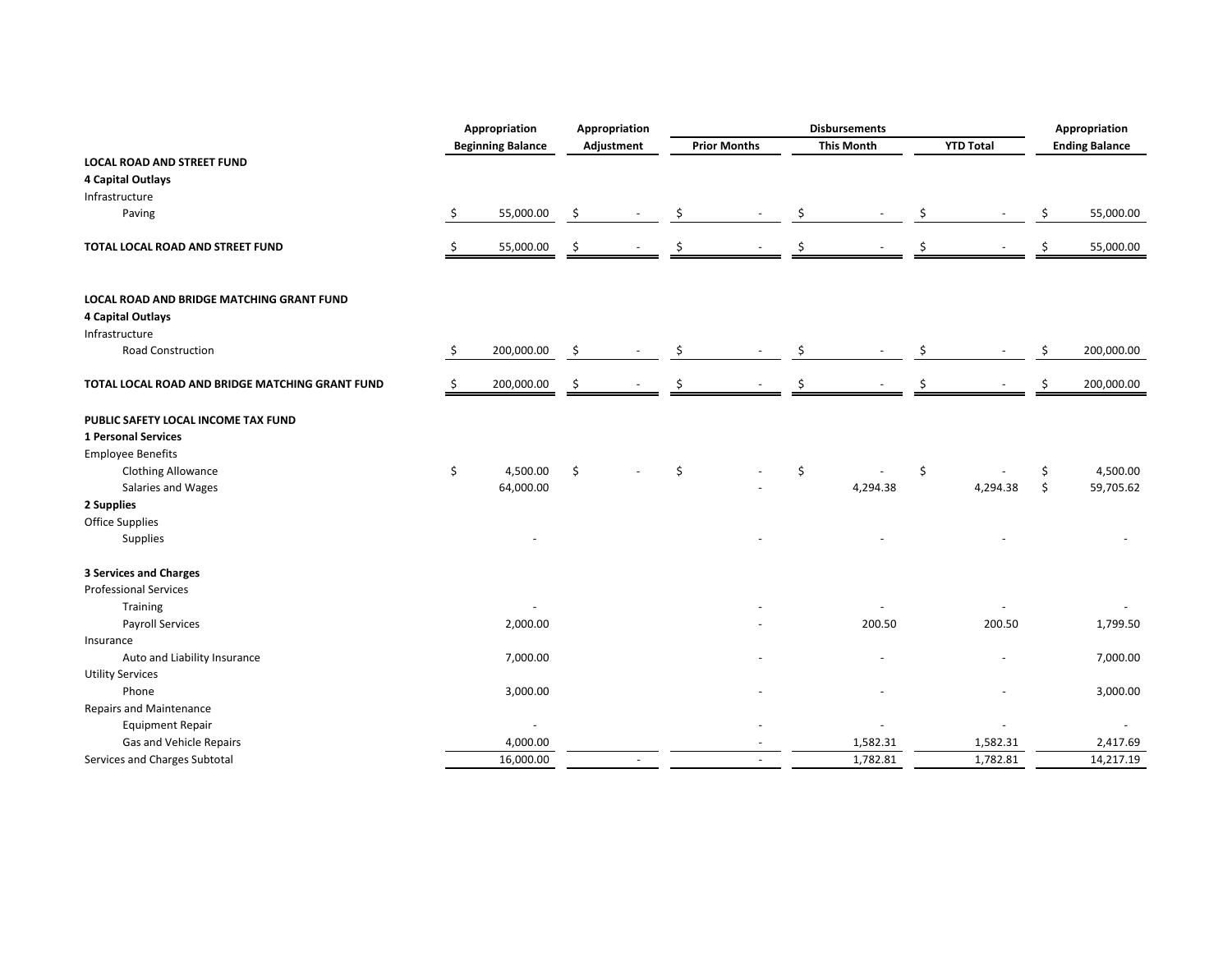|                                           | Appropriation |                          | Appropriation |            | <b>Disbursements</b> |                     |    |                   |    |                  | Appropriation |                       |  |
|-------------------------------------------|---------------|--------------------------|---------------|------------|----------------------|---------------------|----|-------------------|----|------------------|---------------|-----------------------|--|
|                                           |               | <b>Beginning Balance</b> |               | Adjustment |                      | <b>Prior Months</b> |    | <b>This Month</b> |    | <b>YTD Total</b> |               | <b>Ending Balance</b> |  |
| 4 Capital Outlays                         |               |                          |               |            |                      |                     |    |                   |    |                  |               |                       |  |
| Machinery, Equipment & Vehicles           |               |                          |               |            |                      |                     |    |                   |    |                  |               |                       |  |
| Police Equipment                          |               |                          |               |            |                      |                     |    |                   |    |                  |               |                       |  |
| Police Vehicle                            |               |                          |               |            |                      |                     |    |                   |    |                  |               |                       |  |
| Capital Outlays Subtotal                  |               |                          |               |            |                      |                     |    |                   |    |                  |               |                       |  |
| TOTAL PUBLIC SAFETY LOCAL INCOME TAX FUND |               | 84,500.00                | .\$           |            |                      |                     | \$ | 6,077.19          | \$ | 6,077.19         | \$            | 78,422.81             |  |
| PUBLIC SAFETY DONATION FUND               |               |                          |               |            |                      |                     |    |                   |    |                  |               |                       |  |
| <b>3 Services and Charges</b>             |               |                          |               |            |                      |                     |    |                   |    |                  |               |                       |  |
| Other Services and Charges                |               |                          |               |            |                      |                     |    |                   |    |                  |               |                       |  |
| Other Services and Charges                | \$            |                          | $\zeta$       |            | \$                   |                     | \$ |                   | \$ |                  | \$            |                       |  |
| <b>4 CAPITAL OUTLAYS</b>                  |               |                          |               |            |                      |                     |    |                   |    |                  |               |                       |  |
| Machinery, Equipment, and Vehicles        |               |                          |               |            |                      |                     |    |                   |    |                  |               |                       |  |
| Police Equipment                          |               | 25,000.00                |               | 1,641.59   |                      |                     |    | 1,641.59          |    | 1,641.59         |               | 25,000.00             |  |
| TOTAL PUBLIC SAFETY DONATION FUND         |               | 25,000.00                | Ŝ             | 1,641.59   | Ś                    |                     |    | 1,641.59          | S  | 1,641.59         | S             | 25,000.00             |  |
| <b>RAINY DAY FUND</b>                     |               |                          |               |            |                      |                     |    |                   |    |                  |               |                       |  |
| <b>3 Services and Charges</b>             |               |                          |               |            |                      |                     |    |                   |    |                  |               |                       |  |
| Repairs and Maintenance                   |               |                          |               |            |                      |                     |    |                   |    |                  |               |                       |  |
| <b>Street Maintenance</b>                 | \$            | 12,000.00                | Ŝ.            |            | \$                   |                     | Ś. |                   | Ś  |                  | \$            | 12,000.00             |  |
| Other Services and Charges                |               |                          |               |            |                      |                     |    |                   |    |                  |               |                       |  |
| Other Services and Charges                |               | 35,000.00                |               |            |                      |                     |    |                   |    |                  |               | 35,000.00             |  |
| Services and Charges Subtotal             |               | 47,000.00                |               |            |                      |                     |    |                   |    |                  |               | 47,000.00             |  |
| 4 Capital Outlays                         |               |                          |               |            |                      |                     |    |                   |    |                  |               |                       |  |
| Infrastructure                            |               |                          |               |            |                      |                     |    |                   |    |                  |               |                       |  |
| Road Projects                             |               | 40,000.00                |               |            |                      |                     |    |                   |    |                  |               | 40,000.00             |  |
| <b>TOTAL RAINY DAY FUND</b>               | \$            | 87,000.00                | \$            |            | Ś                    |                     | Ś  |                   | \$ |                  | \$            | 87,000.00             |  |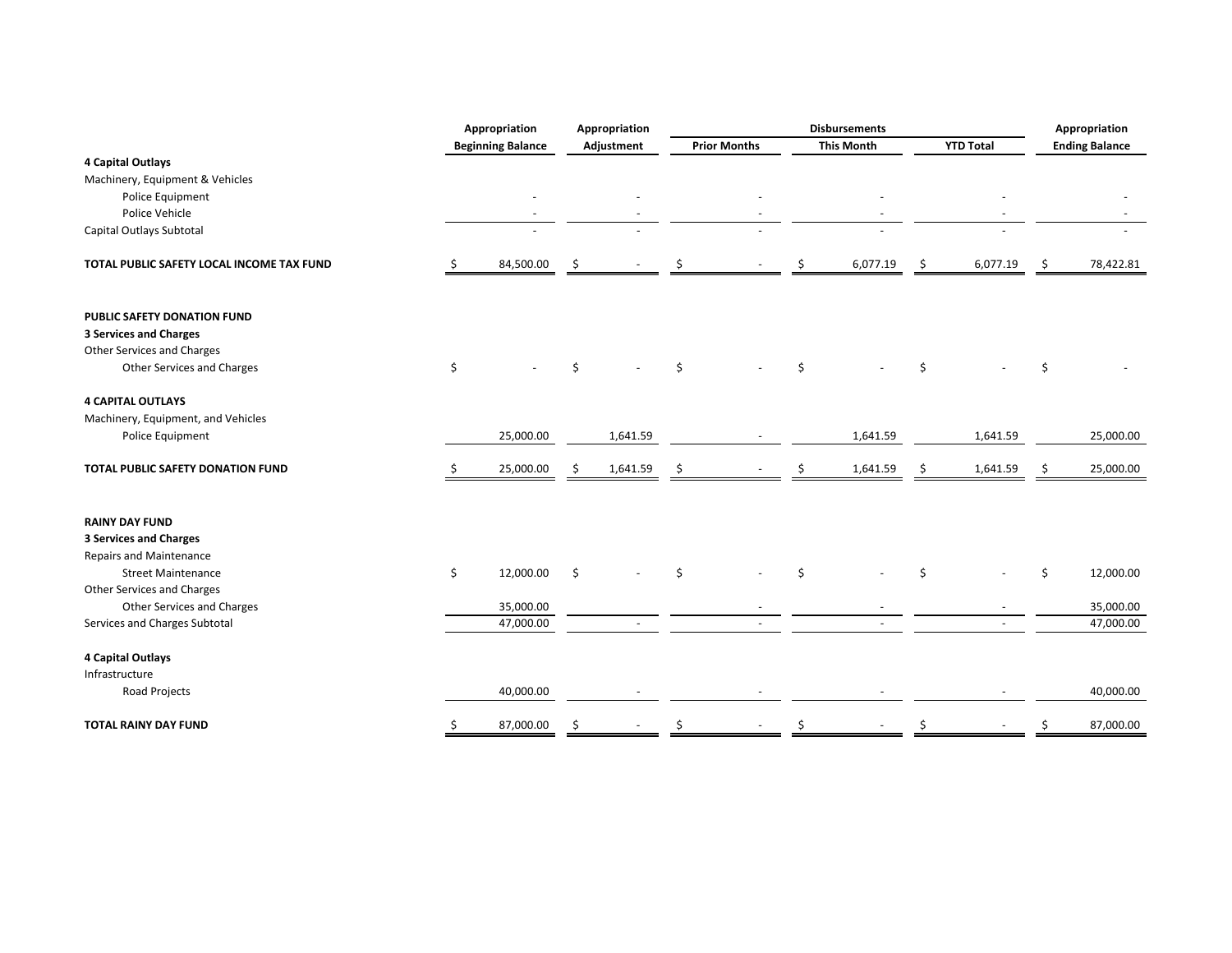|                                                |    | Appropriation<br>Appropriation |     | <b>Disbursements</b> |    |                     |    |                   |    | Appropriation        |    |                       |
|------------------------------------------------|----|--------------------------------|-----|----------------------|----|---------------------|----|-------------------|----|----------------------|----|-----------------------|
|                                                |    | <b>Beginning Balance</b>       |     | Adjustment           |    | <b>Prior Months</b> |    | <b>This Month</b> |    | <b>YTD Total</b>     |    | <b>Ending Balance</b> |
| LAW ENFORCEMENT CONTINUING EDUCATION FUND      |    |                                |     |                      |    |                     |    |                   |    |                      |    |                       |
| <b>3 Services and Charges</b>                  |    |                                |     |                      |    |                     |    |                   |    |                      |    |                       |
| <b>Other Services and Charges</b>              |    |                                |     |                      |    |                     |    |                   |    |                      |    |                       |
| Other Services and Charges                     | \$ | 4,500.00                       | -\$ |                      | Ŝ  |                     | Ś  | 30.22             | \$ | 30.22                | \$ | 4,469.78              |
| TOTAL LAW ENFORCEMENT CONTINUIN EDUCATION FUND | \$ | 4,500.00                       | \$  |                      | Ś  |                     | Ś  | 30.22             | \$ | 30.22                | \$ | 4,469.78              |
| <b>TOWN BEAUTIFICATION FUND</b>                |    |                                |     |                      |    |                     |    |                   |    |                      |    |                       |
| <b>3 Services and Charges</b>                  |    |                                |     |                      |    |                     |    |                   |    |                      |    |                       |
| <b>Professional Services</b>                   |    |                                |     |                      |    |                     |    |                   |    |                      |    |                       |
| Other Services and Charges                     | \$ | 7,500.00                       | -\$ |                      | \$ |                     | Ś  |                   | Ŝ  |                      | \$ | 7,500.00              |
| TOTAL TOWN BEAUTIFICATION FUND                 | S  | 7,500.00                       | \$  |                      | Ś  |                     | Ś  |                   |    |                      | Ś  | 7,500.00              |
| AMERICAN RESCUE PLAN FUND                      |    |                                |     |                      |    |                     |    |                   |    |                      |    |                       |
| 3 Services and Charges                         |    |                                |     |                      |    |                     |    |                   |    |                      |    |                       |
| <b>Professional Services</b>                   |    |                                |     |                      |    |                     |    |                   |    |                      |    |                       |
| Accounting                                     | \$ | 3,000.00                       | \$  |                      | \$ |                     | \$ |                   | \$ |                      | \$ | 3,000.00              |
| Engineering                                    |    | 20,000.00                      |     |                      |    |                     |    |                   |    |                      |    | 20,000.00             |
| <b>Revenue Placement</b>                       |    | 10,000.00                      |     |                      |    |                     |    |                   |    |                      |    | 10,000.00             |
| <b>4 Capital Outlays</b>                       |    |                                |     |                      |    |                     |    |                   |    |                      |    |                       |
| Infrastructure                                 |    |                                |     |                      |    |                     |    |                   |    |                      |    |                       |
| Projects                                       |    | 120,255.00                     |     |                      |    |                     |    |                   |    |                      |    | 120,255.00            |
| TOTAL AMERICAN RESCUE PLAN FUND                |    | 153,255.00                     |     |                      |    |                     | Ś  |                   |    |                      |    | 153,255.00            |
| <b>GRAND TOTAL BUDGET RESULTS</b>              |    |                                |     |                      |    |                     |    |                   |    |                      |    |                       |
| <b>GENERAL FUND</b>                            | \$ | 184,000.00                     | Ś.  | 14,990.45            | \$ |                     | \$ | 19,540.38         | \$ | 19,540.38            | \$ | 179,450.07            |
| MOTOR VEHICLE HIGHWAY FUND                     |    | 75,000.00                      |     | 4,320.00             |    |                     |    | 8,588.25          |    | 8,588.25             |    | 70,731.75             |
| MOTOR VEHICLE HIGHWAY (RESTRICTED) FUND        |    | 105,000.00                     |     |                      |    |                     |    |                   |    | $\ddot{\phantom{1}}$ |    | 105,000.00            |
| LOCAL ROAD AND STREET FUND                     |    | 55,000.00                      |     |                      |    |                     |    | ÷.                |    | ÷.                   |    | 55,000.00             |
| LOCAL ROAD AND BRIDGE MATCHING GRANT FUND      |    | 200,000.00                     |     |                      |    |                     |    |                   |    |                      |    | 200,000.00            |
| PUBLIC SAFETY LOCAL INCOME TAX FUND            |    | 84,500.00                      |     |                      |    |                     |    | 6,077.19          |    | 6,077.19             |    | 78,422.81             |
| PUBLIC SAFETY DONATION FUND                    |    | 25,000.00                      |     | 1,641.59             |    |                     |    | 1,641.59          |    | 1,641.59             |    | 25,000.00             |
| <b>RAINY DAY FUND</b>                          |    | 87,000.00                      |     |                      |    |                     |    |                   |    | $\blacksquare$       |    | 87,000.00             |
| LAW ENFORCEMENT CONTINUING EDUCATION FUND      |    | 4,500.00                       |     |                      |    |                     |    | 30.22             |    | 30.22                |    | 4,469.78              |
| TOWN BEAUTIFICATION FUND                       |    | 7,500.00                       |     |                      |    |                     |    |                   |    |                      |    | 7,500.00              |
| AMERICAN RESCUE PLAN FUND                      |    | 153,255.00                     |     |                      |    |                     |    |                   |    |                      |    | 153,255.00            |
| <b>TOTAL</b>                                   | Ŝ. | 980,755.00                     | \$  | 20,952.04            | \$ |                     | \$ | 35,877.63         | \$ | 35,877.63            | \$ | 965,829.41            |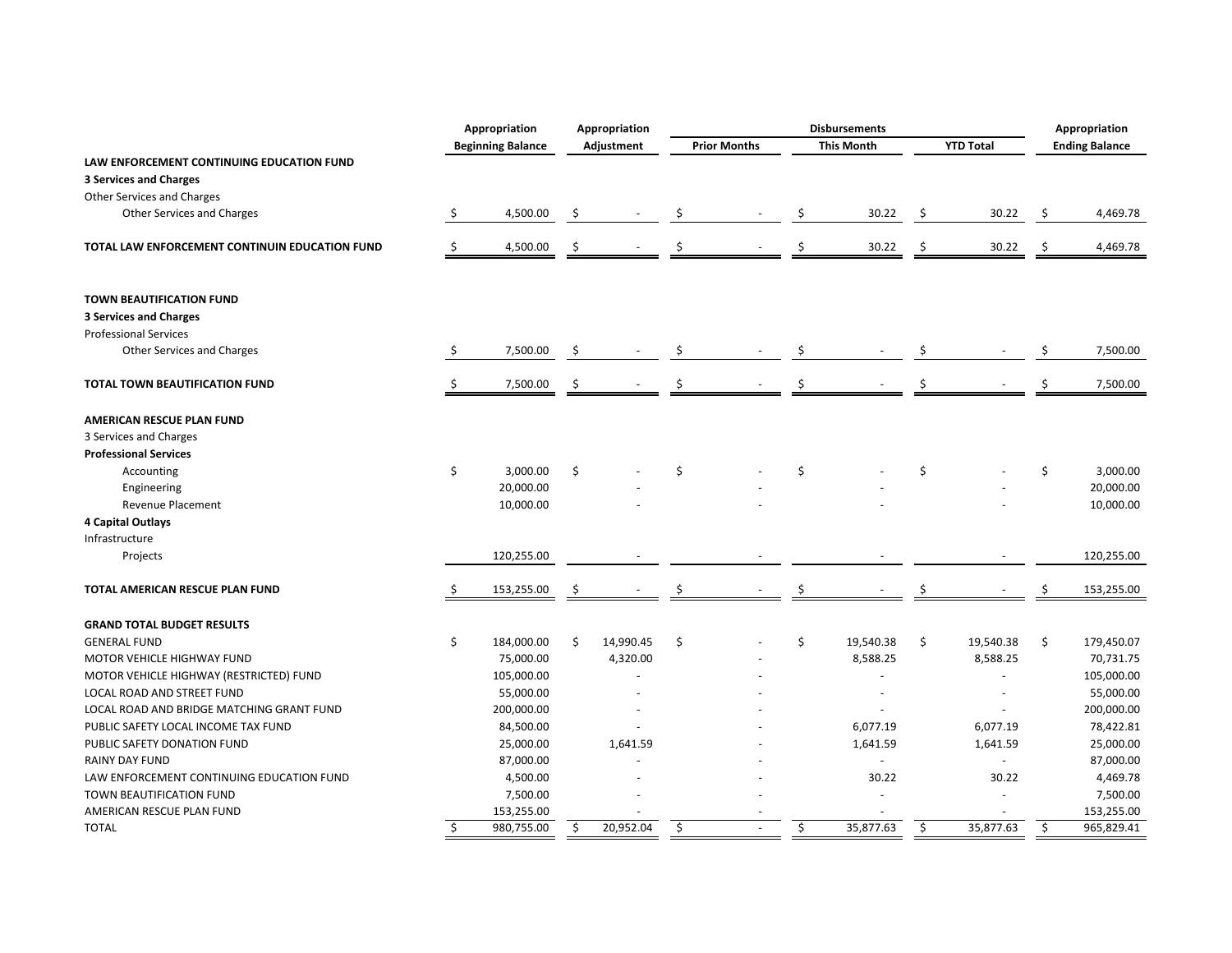Bank Reconciliation As of January 31, 2022

| Account Balances (Per Bank):                      |                  |        |
|---------------------------------------------------|------------------|--------|
| NBOI - Main Checking Account                      | \$<br>386,523.82 |        |
| Merchants Bank of Indiana - Money Market          | 88,508.68        |        |
| Citizens State Bank - Investment Accounts         | 87,891.65        |        |
| <b>Total Account Balances</b>                     | 562,924.15       |        |
| Less: Outstanding Obligations                     |                  | Fund   |
| NBOI (12/14/2020) Check # 3293- Indianapolis Star | (10.72)          | Genera |
| <b>Adjusted Account Balances</b>                  | 562,913.43       |        |
| Total Fund Balance - Per Books                    | 562,913.43       |        |
| Variance                                          |                  |        |
|                                                   |                  |        |